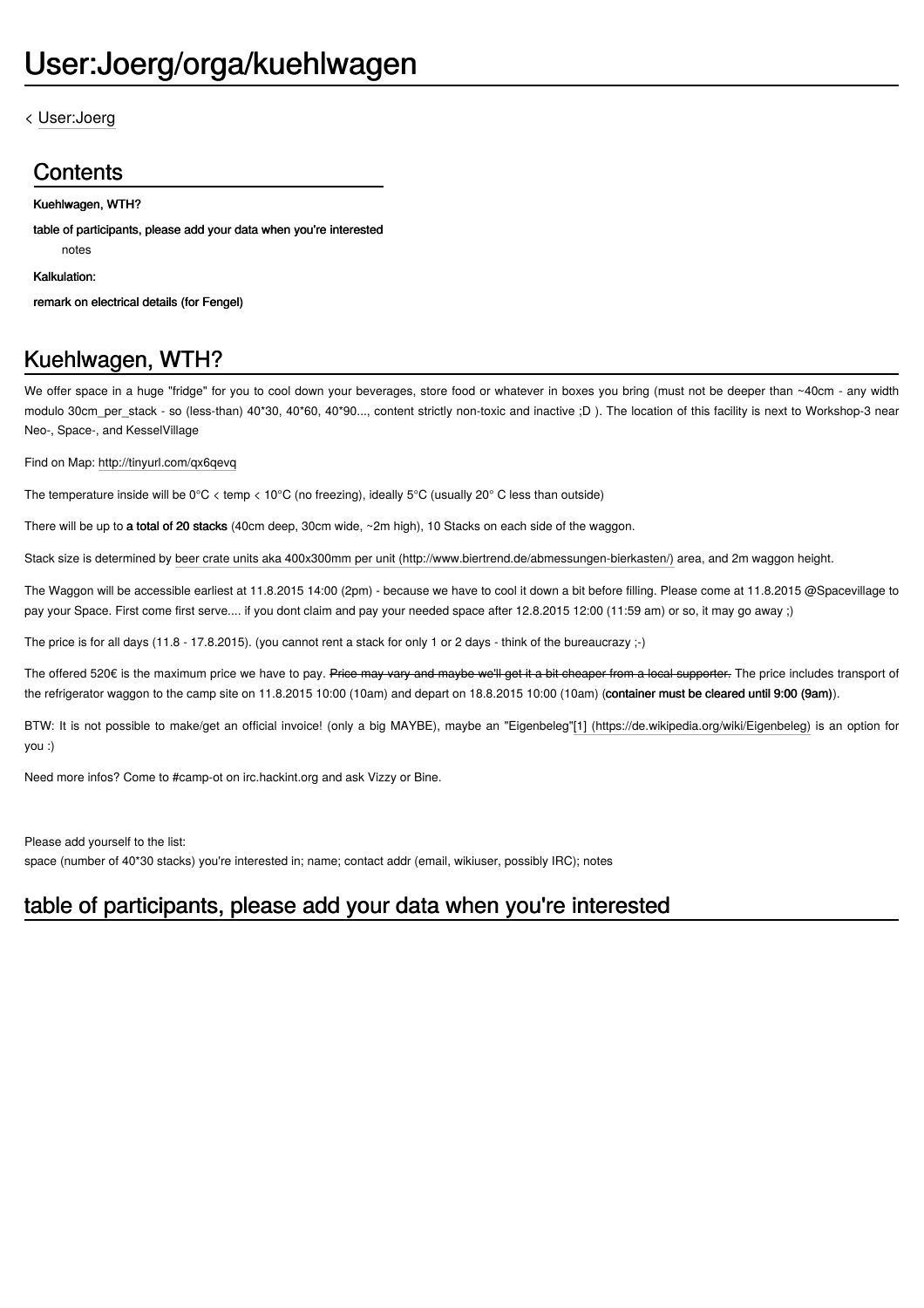| amount        | name                    | contact(s)                        | comment                                    |
|---------------|-------------------------|-----------------------------------|--------------------------------------------|
| 2             | infuanfu                | User:Bine User:hadez User:bronsen |                                            |
| 1             | nils (shackspace)       | nils.pawlik@gmail.com             |                                            |
| 1             | dave (shackspace)       | david.maendlen@bifroe.st          |                                            |
| 2             | Village:Selfnet         | User: ISharkl                     |                                            |
| 1             | village:Neo             | User:Joerg                        | nur wenn Stapel <40€                       |
| 2             | village:SpaceVillage    | User:Raketenclub                  |                                            |
| 1             | tom, wrtlprnft          | IRC: tom, wrtlprnft               |                                            |
| 1             | krebs                   | tv                                |                                            |
| 1             | village:C3PB            | User:space                        |                                            |
| 2             | village:Foodhackingbase | Algoldor                          | We may get cooling truck too but not sure. |
| 1             | Village: Big Whoop      | Kjo                               |                                            |
| 1             | Village: Nordlichter    | PyroPeter                         |                                            |
| 1             | Guido                   | guido@paliot.de                   |                                            |
| 1             | jdew                    | <b>DECT 4451</b>                  |                                            |
| (1)           | amir (Village:UAVP-NG)  | DECT 2647 or 5284 or IRC: amir    | Waiting in line for a free stack;)         |
| current Price | 520 / 18 = 29€ / Stack  |                                   |                                            |

OK, price fixed now to 29 Eur per stack due to fluctuation in registration. anyway.. we have 2 more stacks left!

#### notes

Storage for foodstuff -> [http://www.auer-packaging.com/de/sichtlagerkaesten-im-euroformat\\_9.html](http://www.auer-packaging.com/de/sichtlagerkaesten-im-euroformat_9.html)

You may also be interested in cooked Food from awesome Kesselvillage, please see <http://doodle.com/cmh89gch3zt4pa3i#table>

### Kalkulation:

| http://www.erento.com/mieten/fahrzeuge_fluggeraete/anhaenger/kuehlanhaenger/8259368000.html?location=403845 |  |
|-------------------------------------------------------------------------------------------------------------|--|
| Kühlanhänger 2700kg WM MEYER Kühlwagen Berlin Anhänger Kühlhänger Kühlschrank                               |  |
| Zulässiges Gesamtgewicht: 2700 kg. Tandem/Tieflader.                                                        |  |
| Kasteninnenmaß: 343x154x200cm (LxBxH).                                                                      |  |
| Anschluss: 16A Schuko.                                                                                      |  |
| Flügeltüren mit Zellenverschluß.                                                                            |  |
| 4 Stützen und Stützrad verstärkt.                                                                           |  |
| Gute Kühlleistung durch leistungsstarke Kühlaggregate und eine optimale Isolation.                          |  |
| hierfuer habe ich ein angebot bekommen:                                                                     |  |
| Lieferadresse:                                                                                              |  |
| Ziegeleipark Mildenberg, Chaos Communication Camp                                                           |  |
| Mietzeitraum:                                                                                               |  |
| Anhängerübergabe: 11.08.2015 10:00                                                                          |  |
| Vereinbarte Rückgabe: 18.08.2015 10:00<br>_______________________________                                   |  |
| Kosten:                                                                                                     |  |
| Anlieferung und Abholung: 140,00€<br>Mietpreis pro Tag: 60,00€                                              |  |